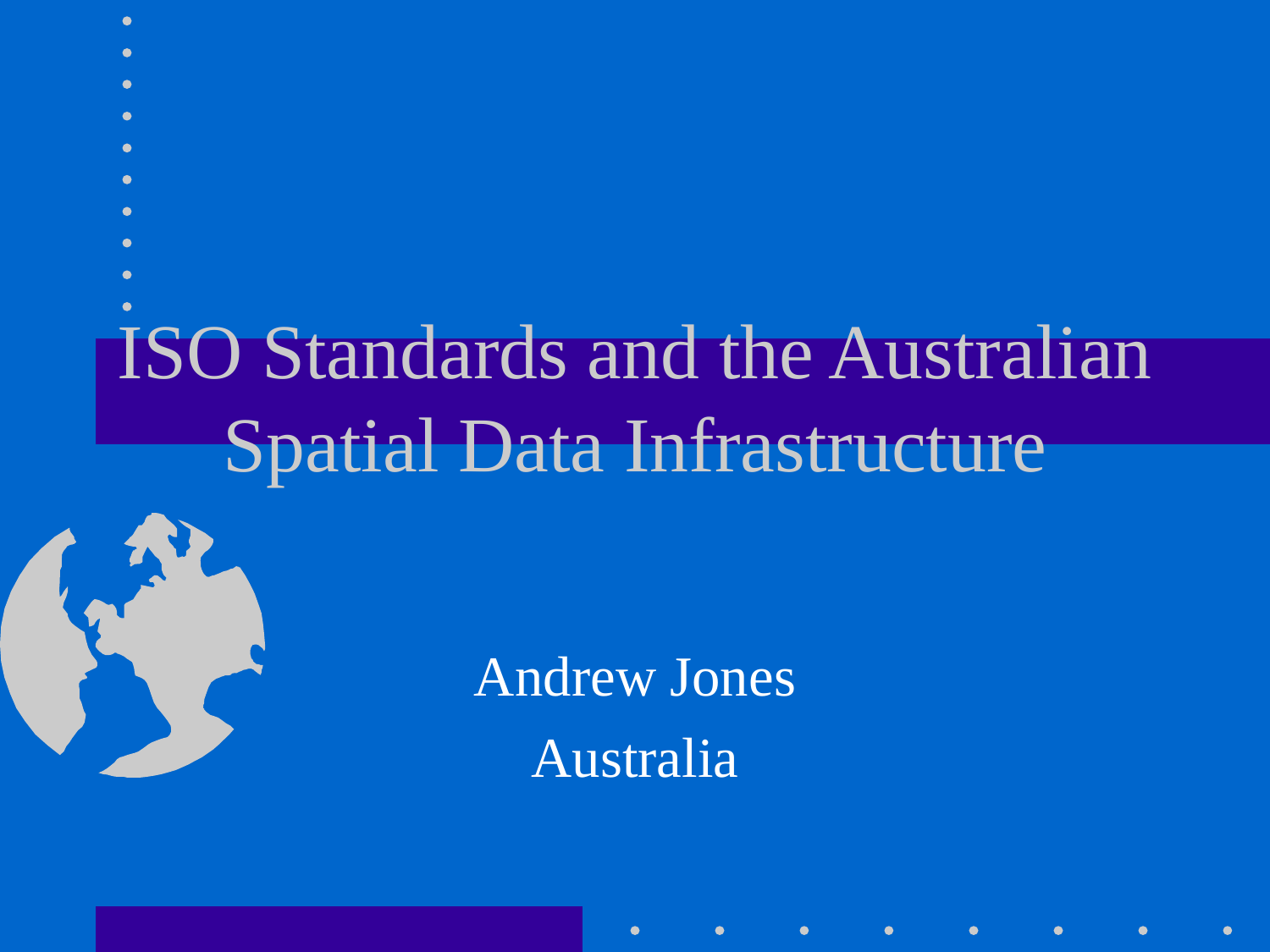# AUSTRALIA – PRE-1901

**Until 1901, a grouping of British colonies rather than a single nation.**

- Different defense forces
- Different railway gauges
- Border Posts



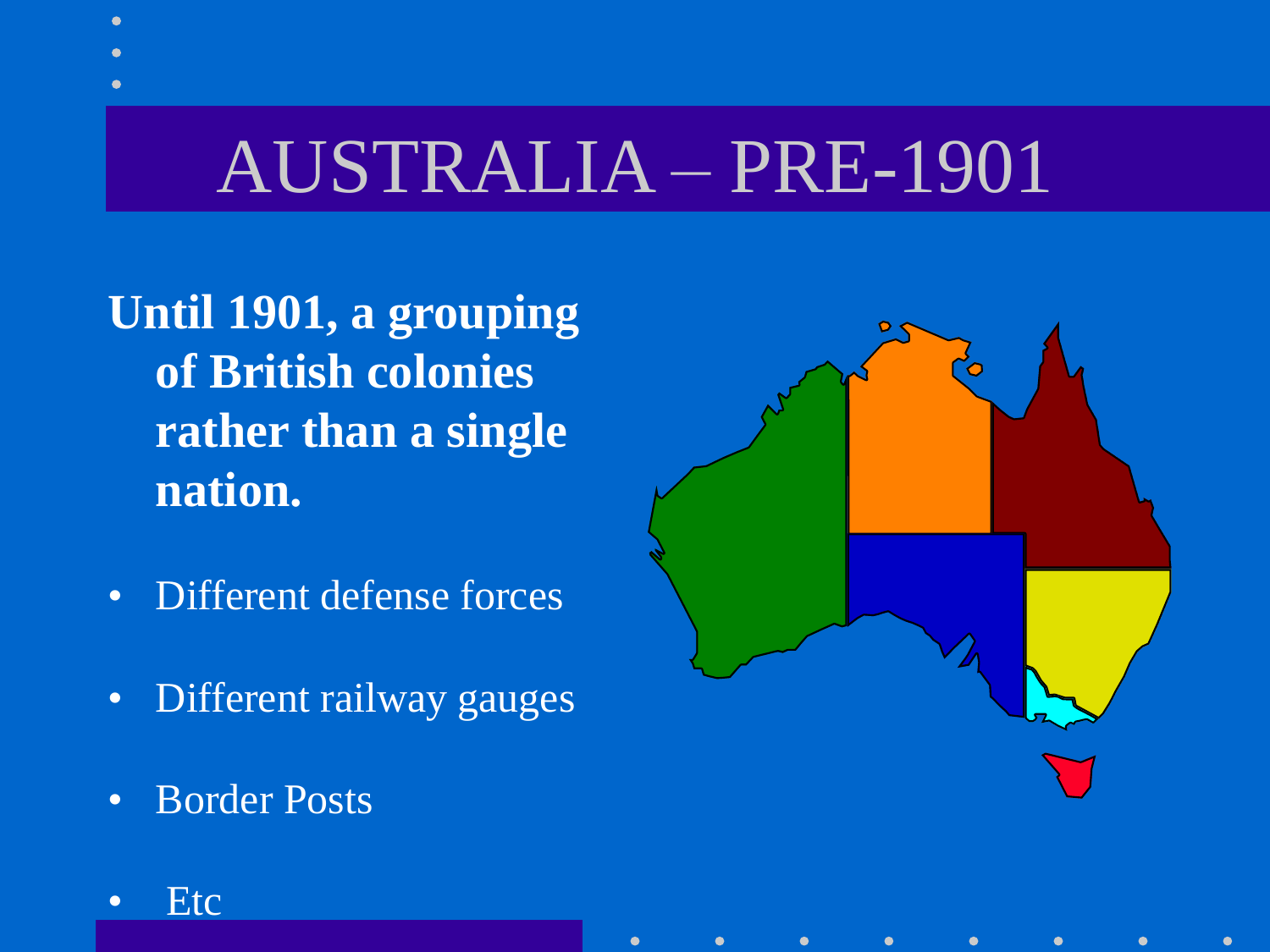# AUSTRALIA – POST 1901

### **Federation in 1901**

- Areas of common interest referred to the Federal Government
- **Land Administration was retained by the States**
- Eight jurisdictions responsible for land administration

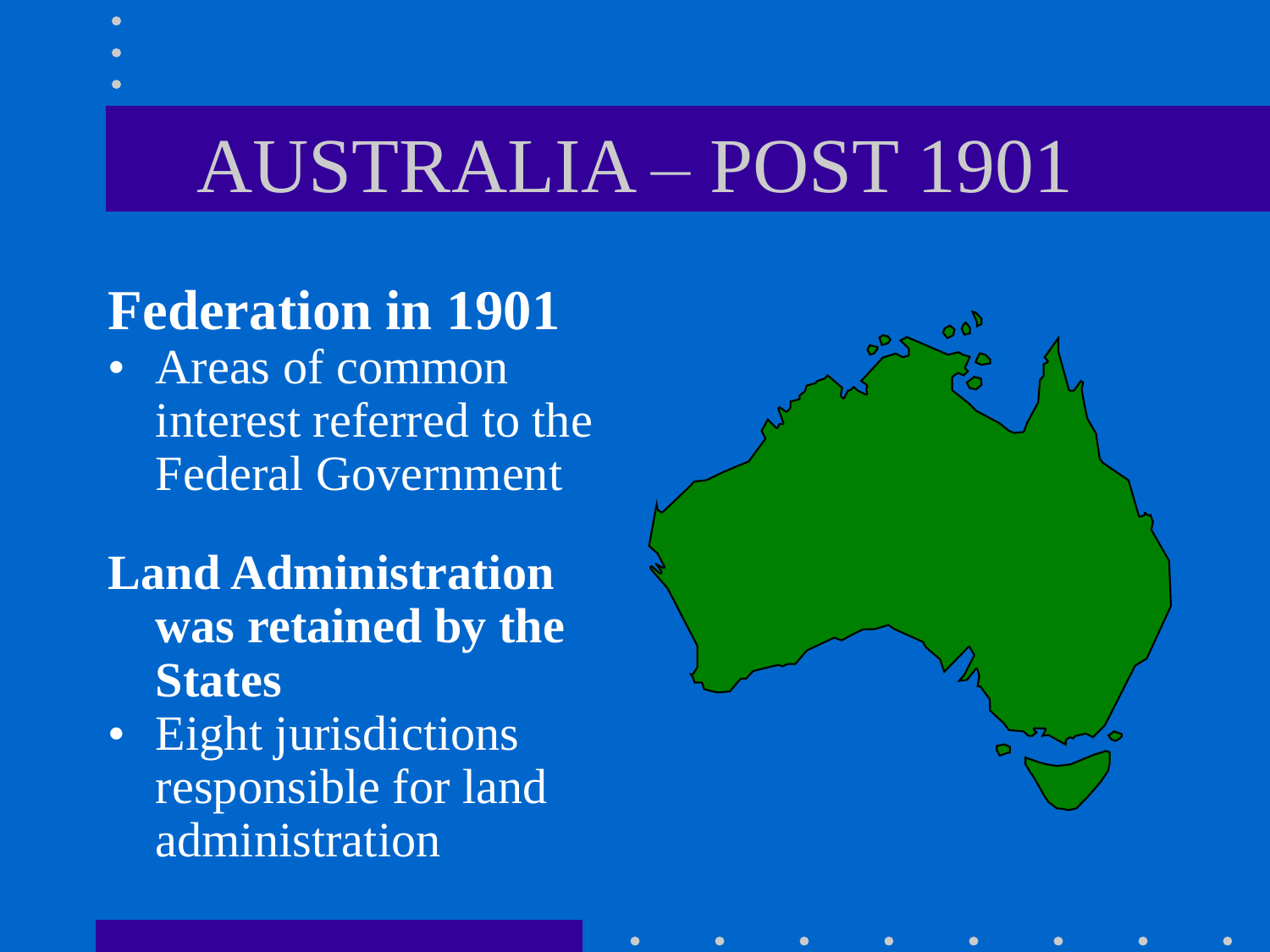## Jurisdictional LIS

- Each jurisdiction has its own computerbased land administration system
	- Textual Component Owner and Valuation
	- Spatial Component Digital Cadastral
- Mostly only used within parent jurisdiction

 $\bullet$ 

• Major data models for each system component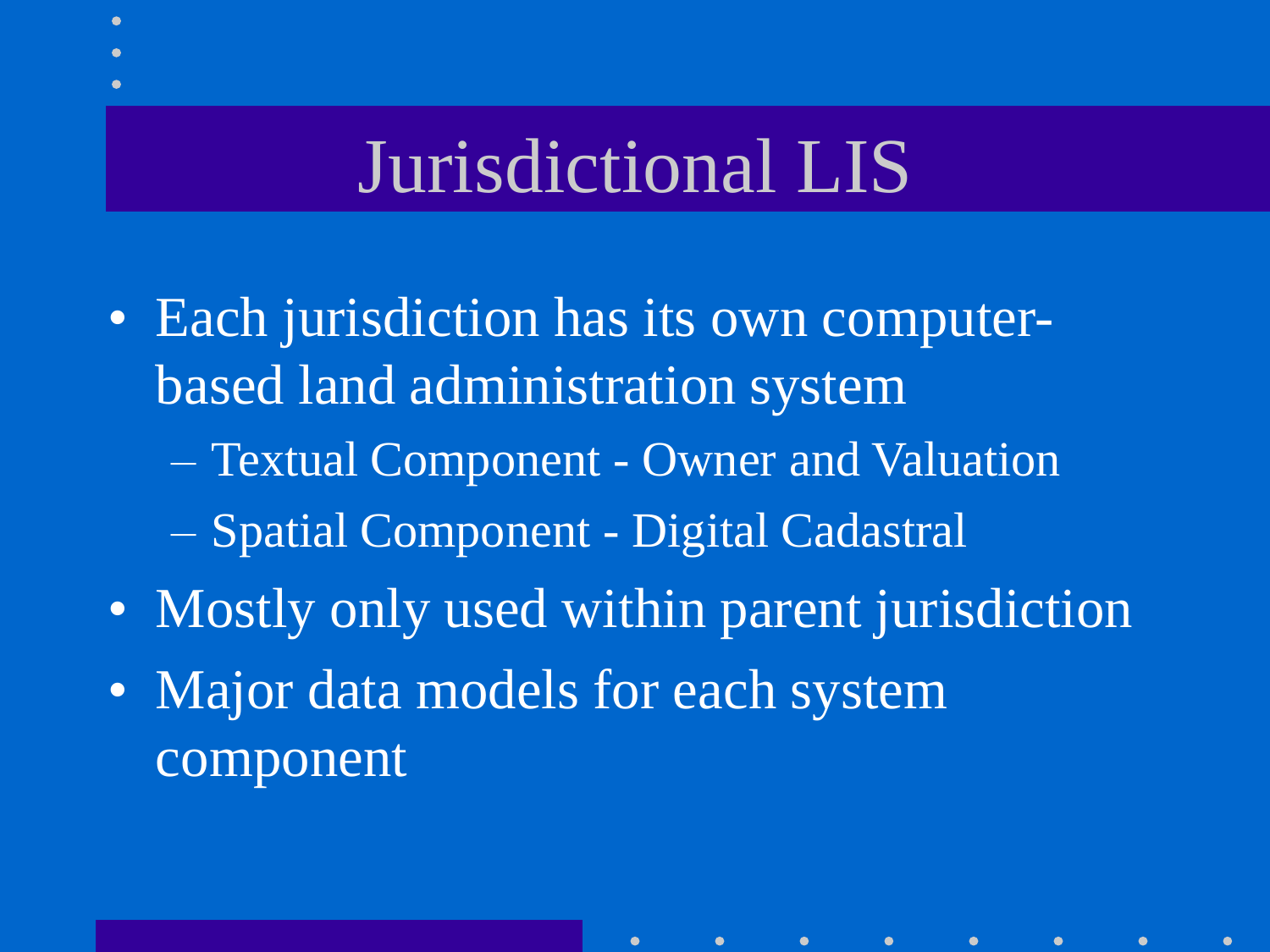# National Projects

• Data sub-sets need to be bought together for national projects

- Problems
	- Different legislative frameworks
	- Different terminology
	- Different conventions
	- Different data models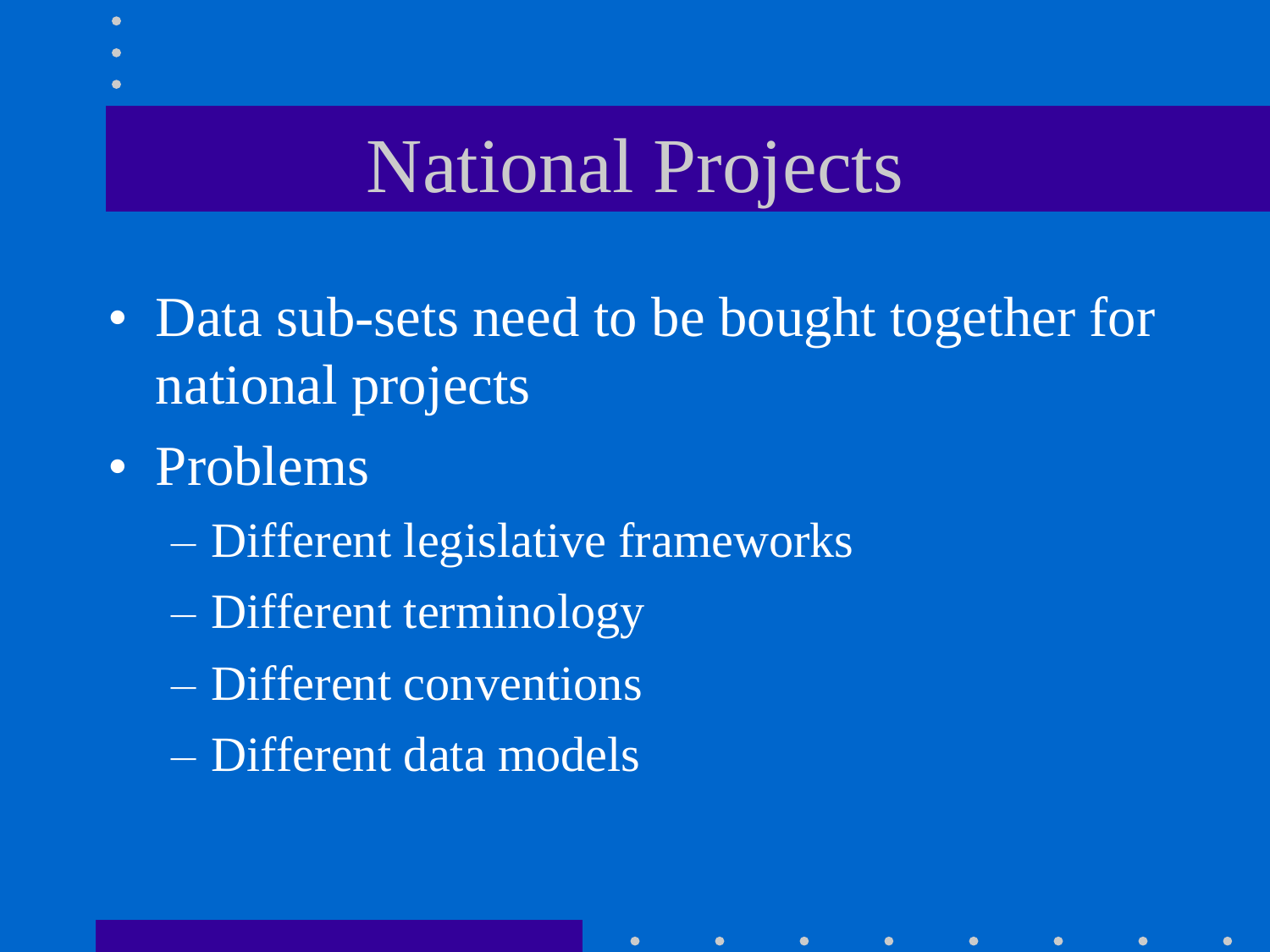### National Cadastral Data Model

- Developed by ICSM during 1996/97.
- Published on ICSM's Web Site.
- Provided a model for the transfer of parcelbased data.

- Is suitable for database implementation.
- Provided a dictionary for common terminology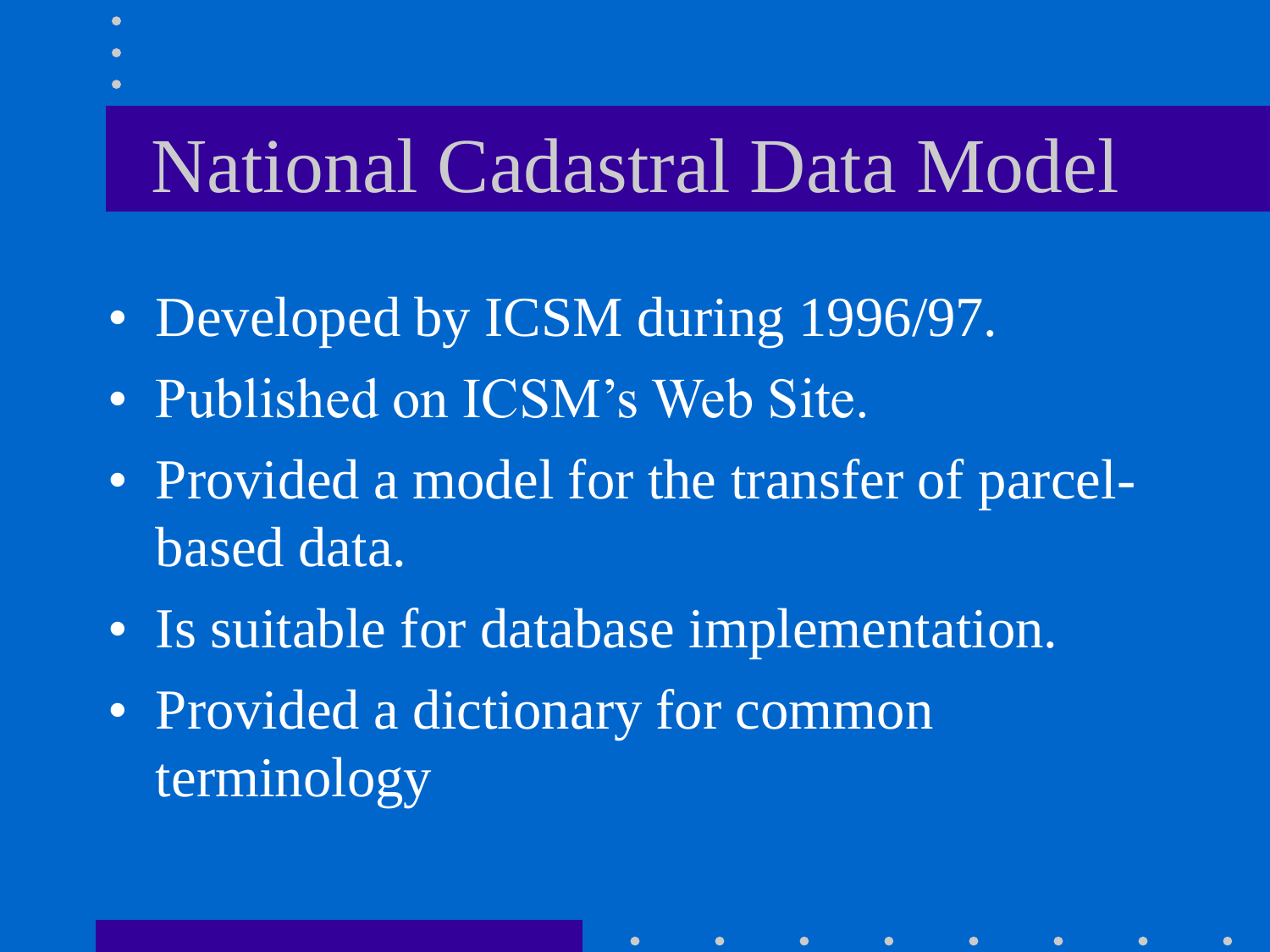# Updating to ISO 19100

- Data Model in UML (ISO 19103)
- Uniform Geometry Description (ISO 19107)
- Uniform Date/Time Descriptions (ISO 19108)
- Consistency in Application Schema (ISO 19109)

- Feature Catalogue (ISO 19110)
- Metadata (ISO 19115)
- Encoding in XML (ISO 19118)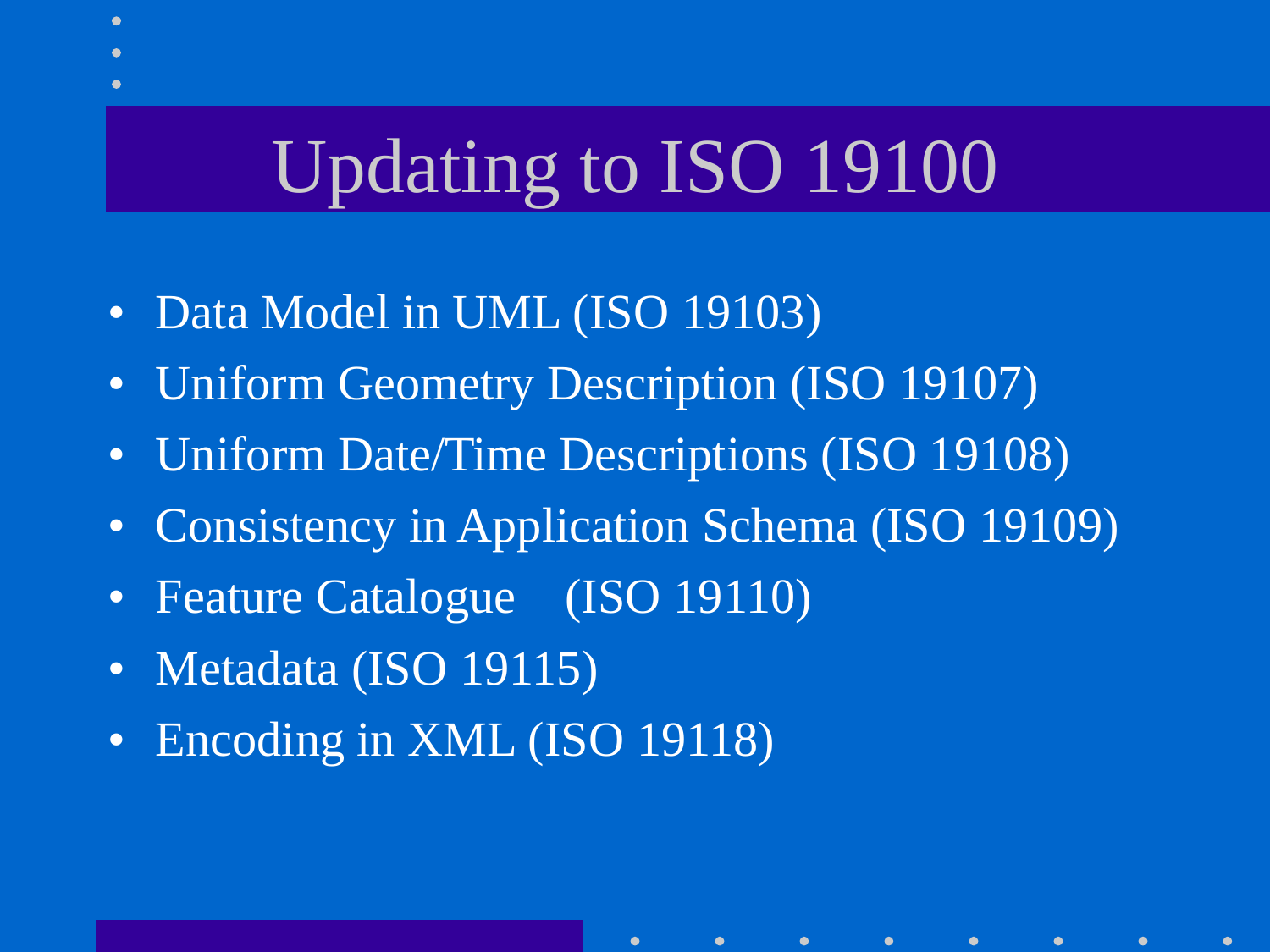### Data Model

 $\bullet$ 

 $\bullet$ 

 $\bullet$ 

 $\bullet$ 

 $\bullet$ 

 $\bullet$ 

- UML
- Conceptual Model
- Implementation Model for Databases
	- Include Association Classes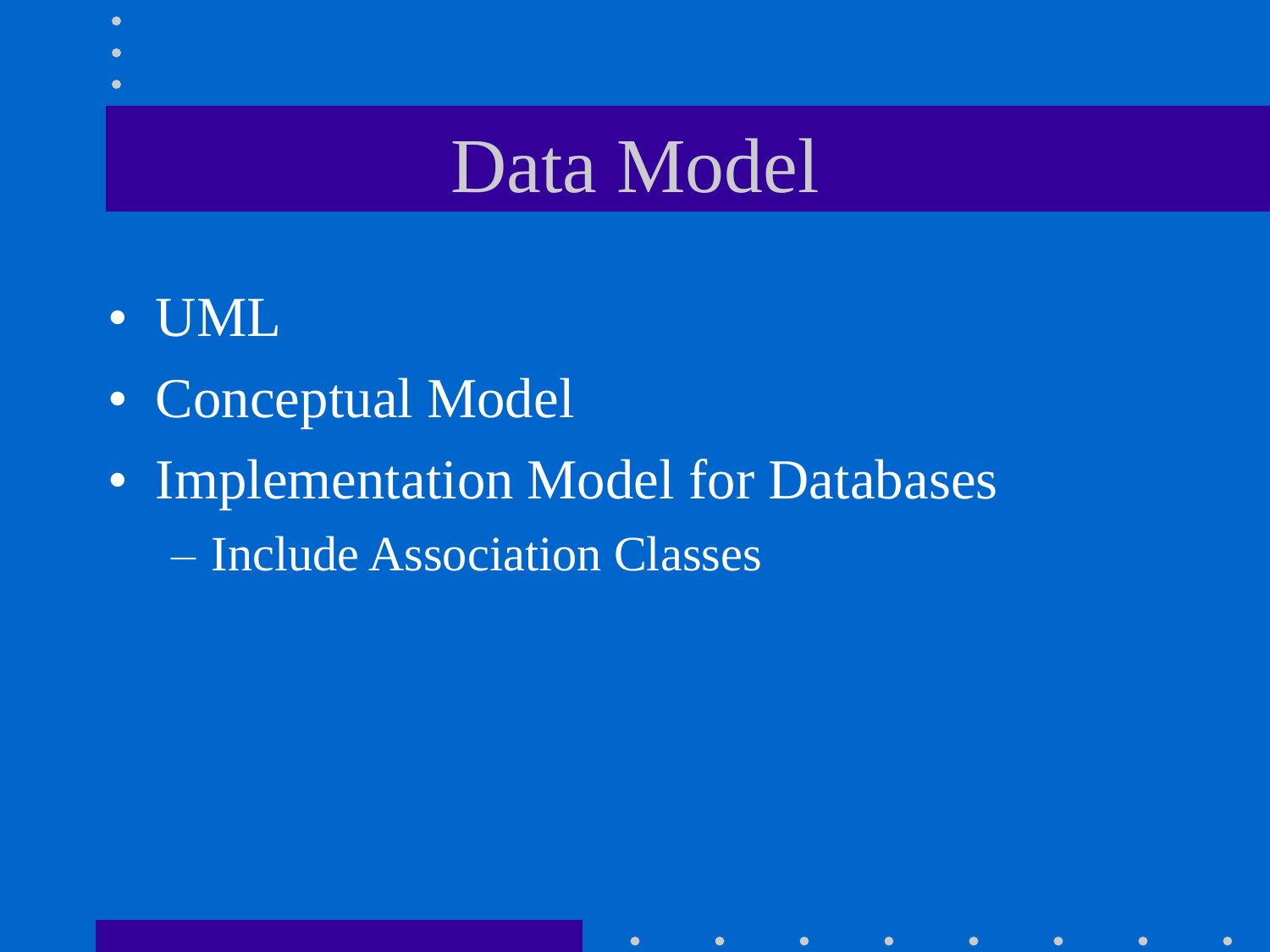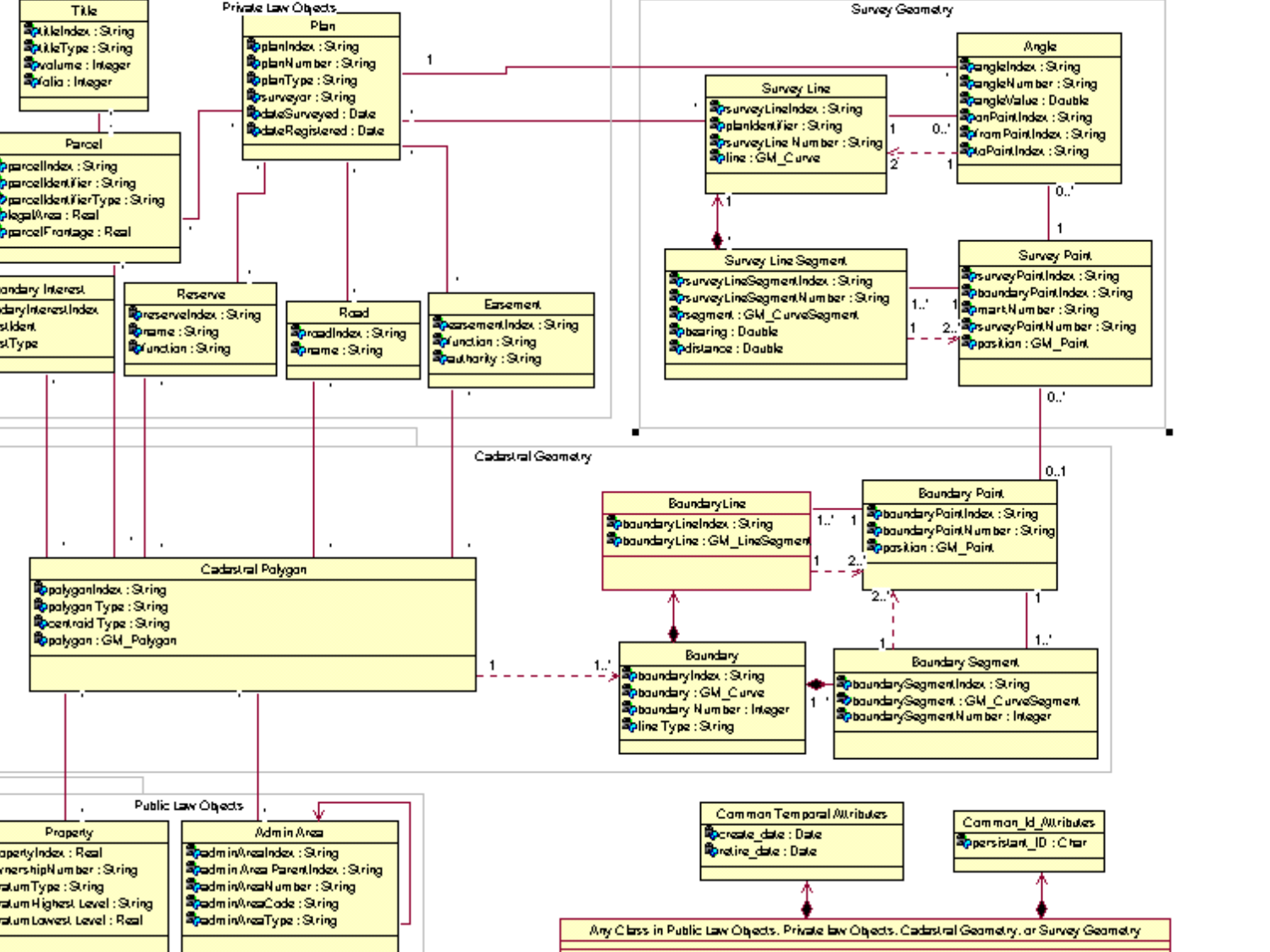## Feature Catalogue

- Seeking to comply with ISO 19110
- Developed as Access Data Base
	- Easy to distribute
	- Allows reports to be produced
	- Assists data management
- Can include other data themes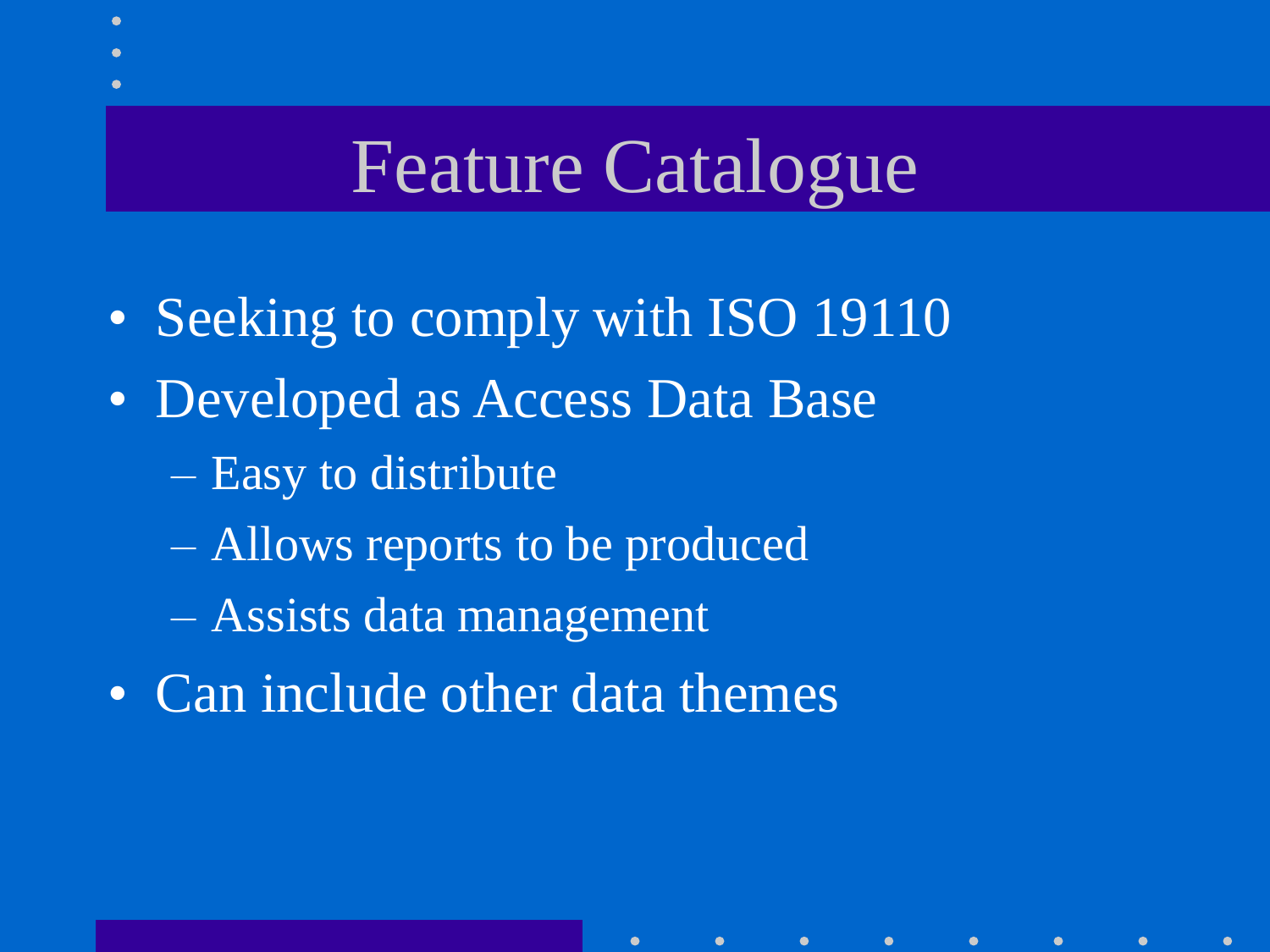#### FEATURE CATALOGUE

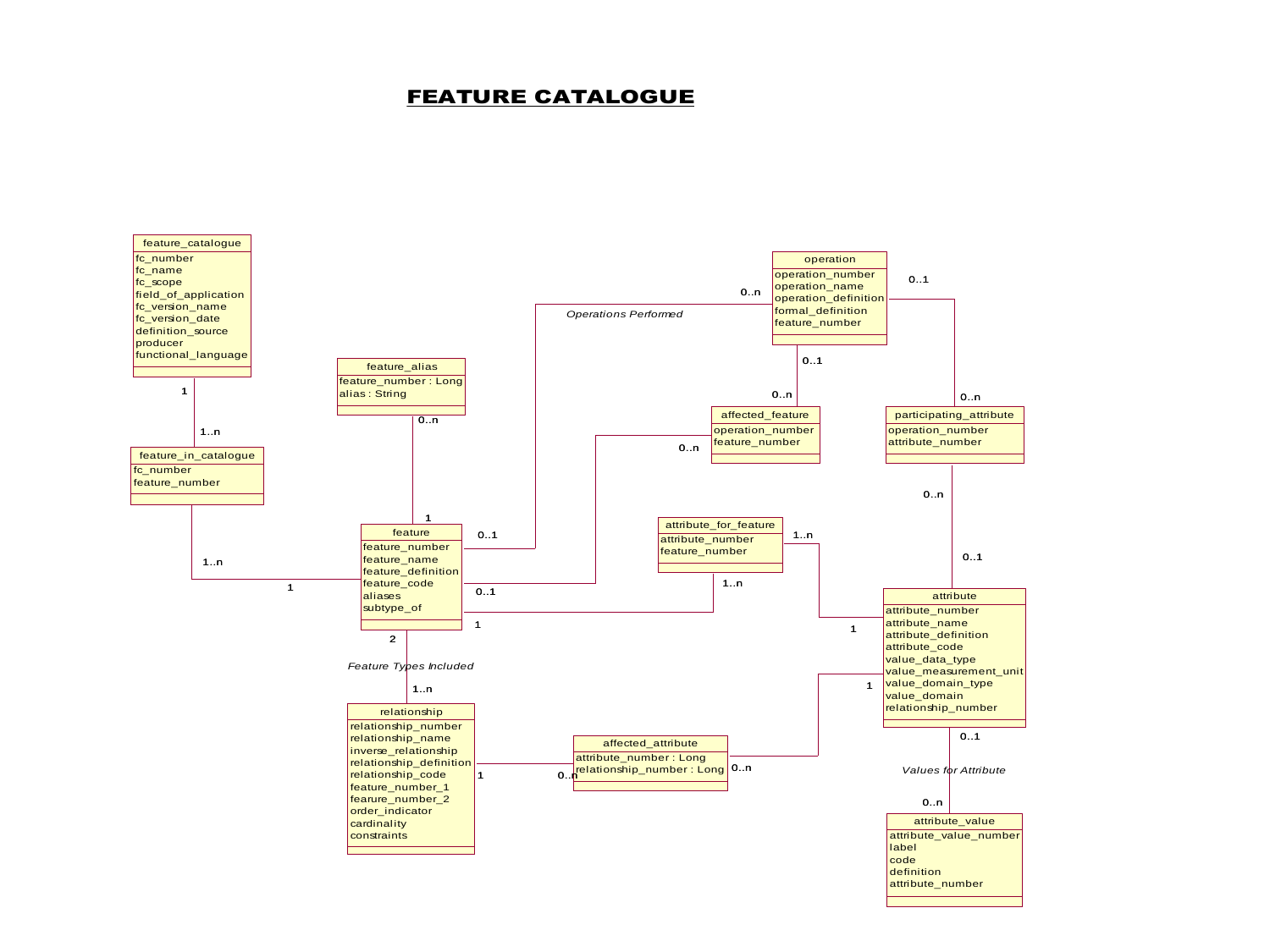# Encoding

- Following ISO 19118 as far as possible
- Encoding standard is not yet stable
- XML Schema and DTD are being developed in parallel with the data model and feature catalogue

 $\bullet$ 

• Trial implementation between two jurisdictions later this year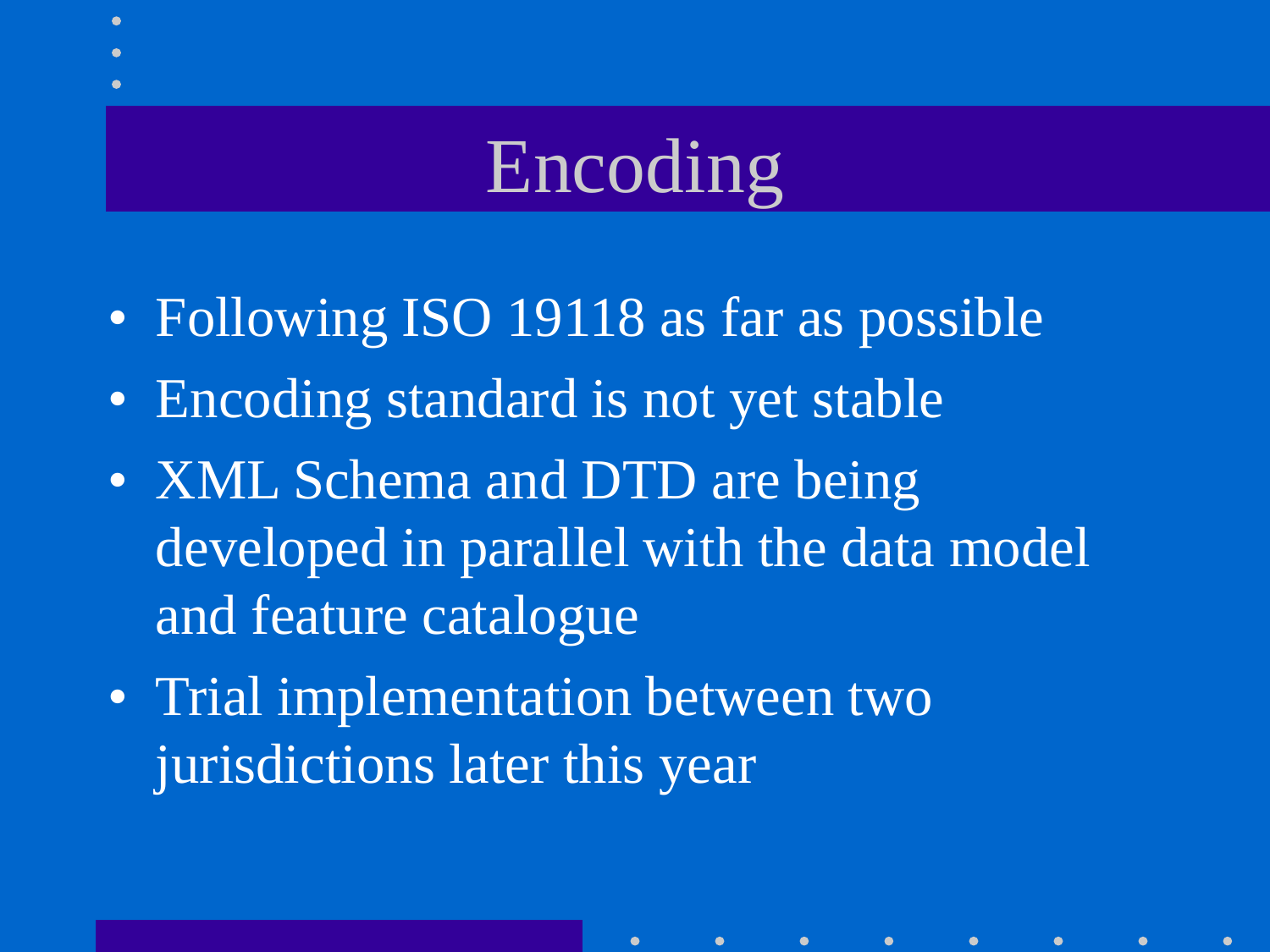### XML Schema, XML DTD

 $\bullet$ 

#### <complexType name="Parcel">

#### <sequence>

 $\bullet$ 

<element name= "parcelToPlan" type="ref\_Plan" minOccurs="0" maxOccurs="unbounded"/> <element name= "parcelTo Title" type="ref\_Title" minOccurs="0" maxOccurs="unbounded"/> <element name= "parcelTo Property" type="ref\_Property" minOccurs="0" maxOccurs="unbounded"/> <element name= "parcelTo StreetAddress" type="ref\_StreetAddress" minOccurs="0" maxOccurs="unbounded"/> <element name= "parcelTo FeatureTypeCode" type="ref\_FeatureType" minOccurs="0" maxOccurs="unbounded"/> <element name= "parcelTo AreaPoint" type="AreaPoint" minOccurs="0" maxOccurs="unbounded"/> <element name= "parcelTo CadastralPolygon" type="ref\_CadastralPolygon" minOccurs="0" maxOccurs="unbounded"/> </sequence> <attributeGroup ref="IM\_ObjectIdentity"/> <attribute name="datasetID" type="string"/> <attributeGroup ref="CommonTemporal"/> <attribute name="uniqueParcelIdentifier" type="string"/> <attribute name="legalArea" type="string"/> <attribute name="parcelFrontage" type="string"/> </complexType>

<! – Parcel Attributes -- >

<!ELEMENT uniqueParcelIdentifier %CharacterString;> <!ELEMENT legalArea %CharacterString;> <!ELEMENT parcelFrontage %CharacterString;> <!ENTITY % ParcelAttributes '(uniqueParcelIdentifier, legalArea, parcelFrontage)'>

<! – Parcel Relationships -- >

<!ELEMENT parcelToPlan %ref\_Plan;\*> <!ELEMENT parcelToTitle %ref\_Title;\*> <!ELEMENT parcelToProperty %ref\_Property;\*> <!ELEMENT parcelToStreetAdress %ref\_StreetAdress;\*> <!ELEMENT parcelToFeatureTypeCode %ref\_FeatureType;?> <!ELEMENT parcelToAreaPoint %ref\_AreaPoint;\*> <!ELEMENT parcelToCadastralPolygon %ref\_CadastralPolygon;\*> <!ENTITY % ParcelElements '(parcelToPlan, parcelToTitle, parcelToProperty, parcelToStreetAdress, parcelToFeatureTypeCode, parcelToAreaPoint, parcelToCadastralPolygon)'>

 $\bullet$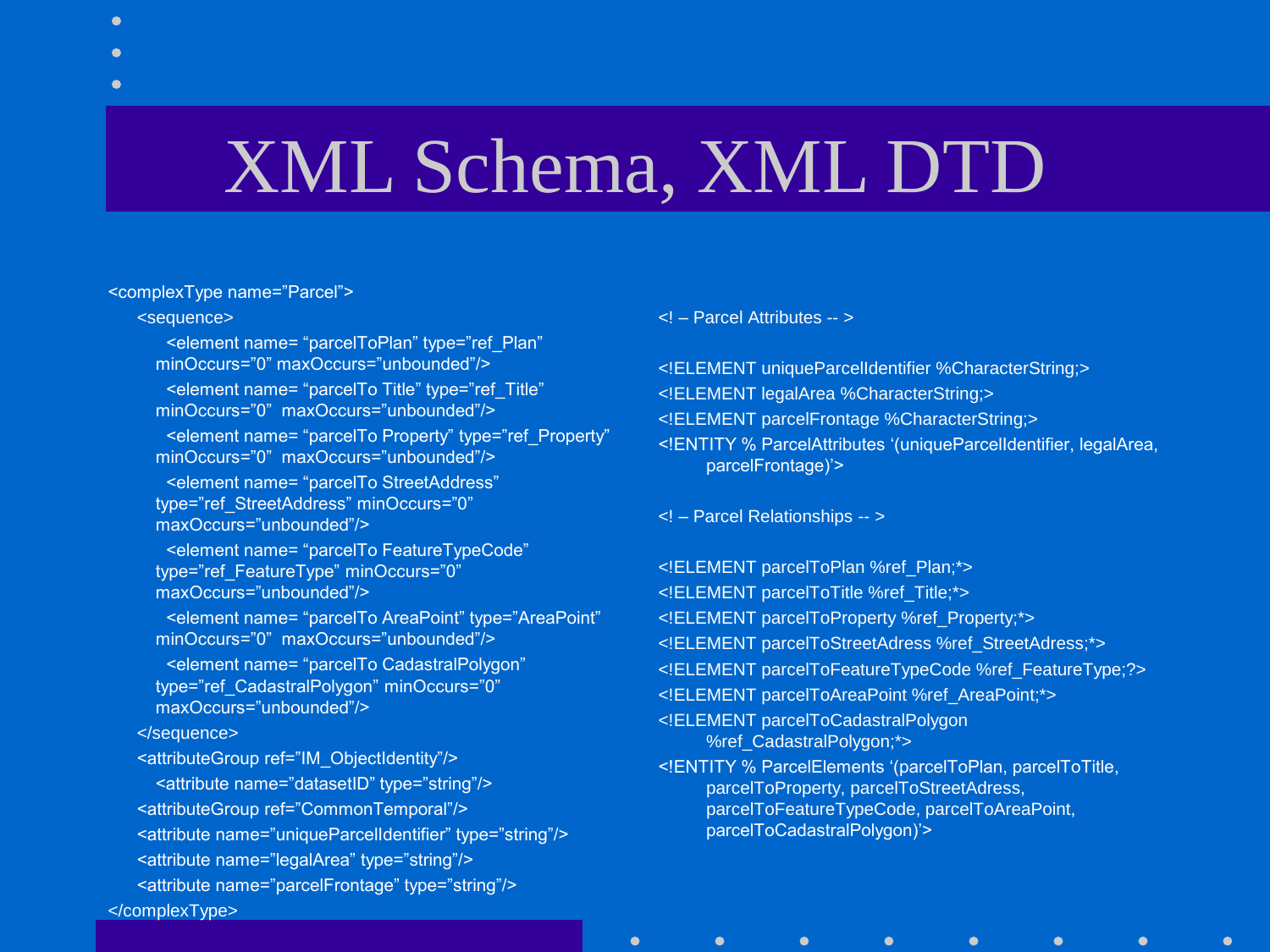## Spatial Data Infrastructure

 $\bullet$ 

 $\bullet$ 

- Institutional Framework
- Standards and Specifications
- Fundamental Datasets
- Clearinghouse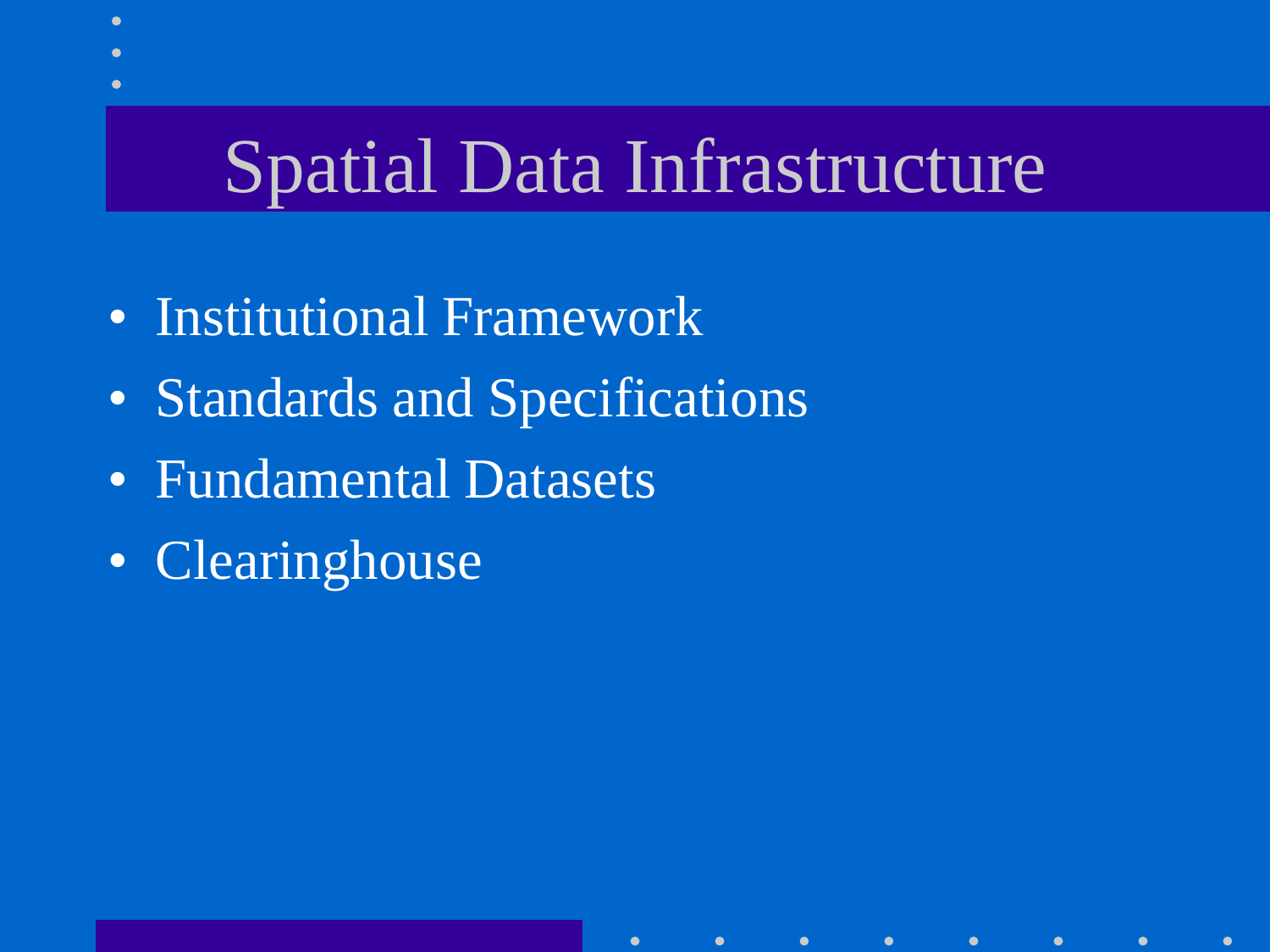# Harmonising With Other Themes

### • Themes

- Cadastre, Topography, Place Names, Street Address
- Traditionally have had a 'silo' mentality to data.
- Each data model has been developed individually
- All data sets have certain common characteristics

- Persistent identifiers
- Create and retire dates
- Feature level metadata
- Geometric primitives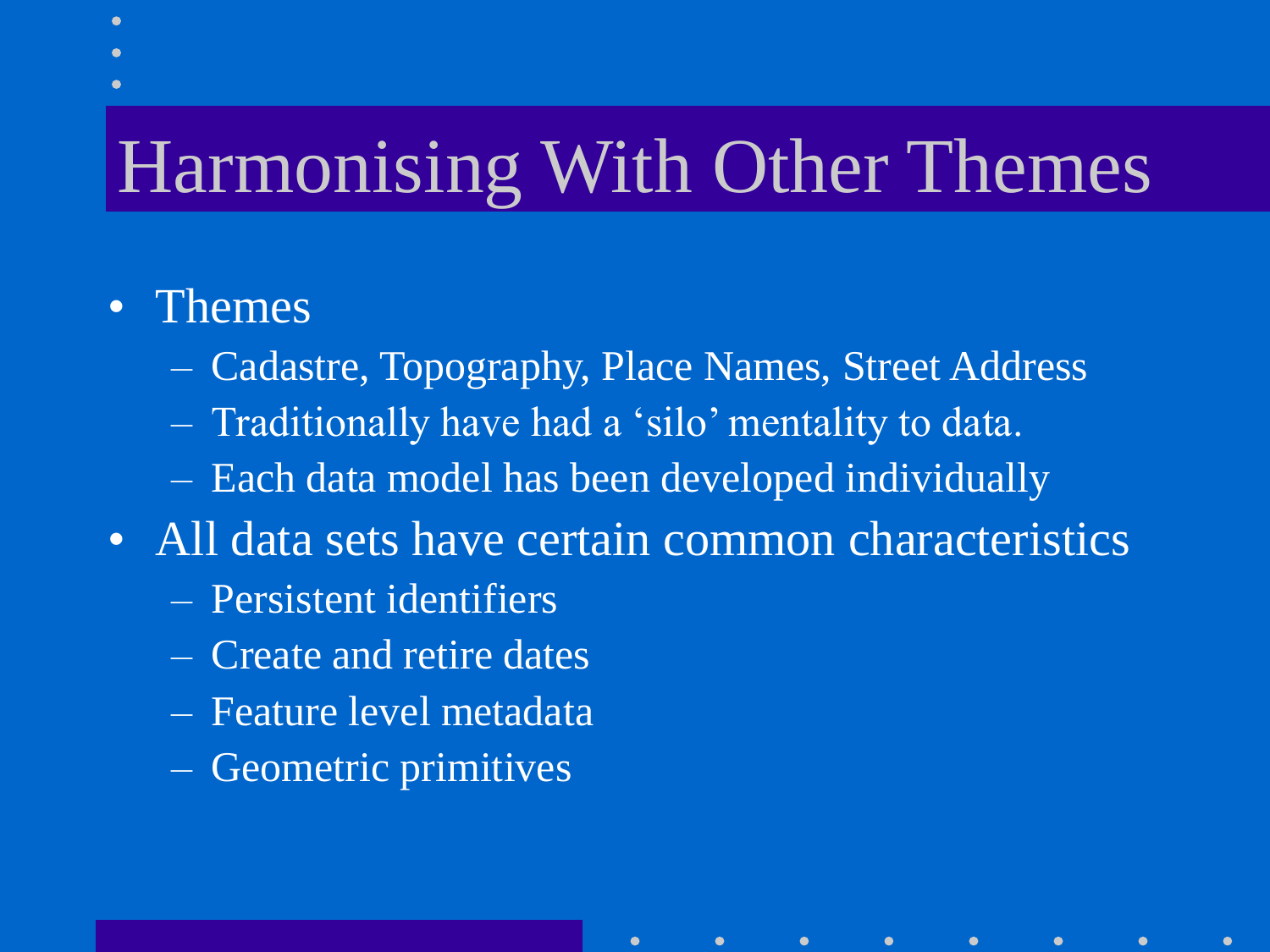